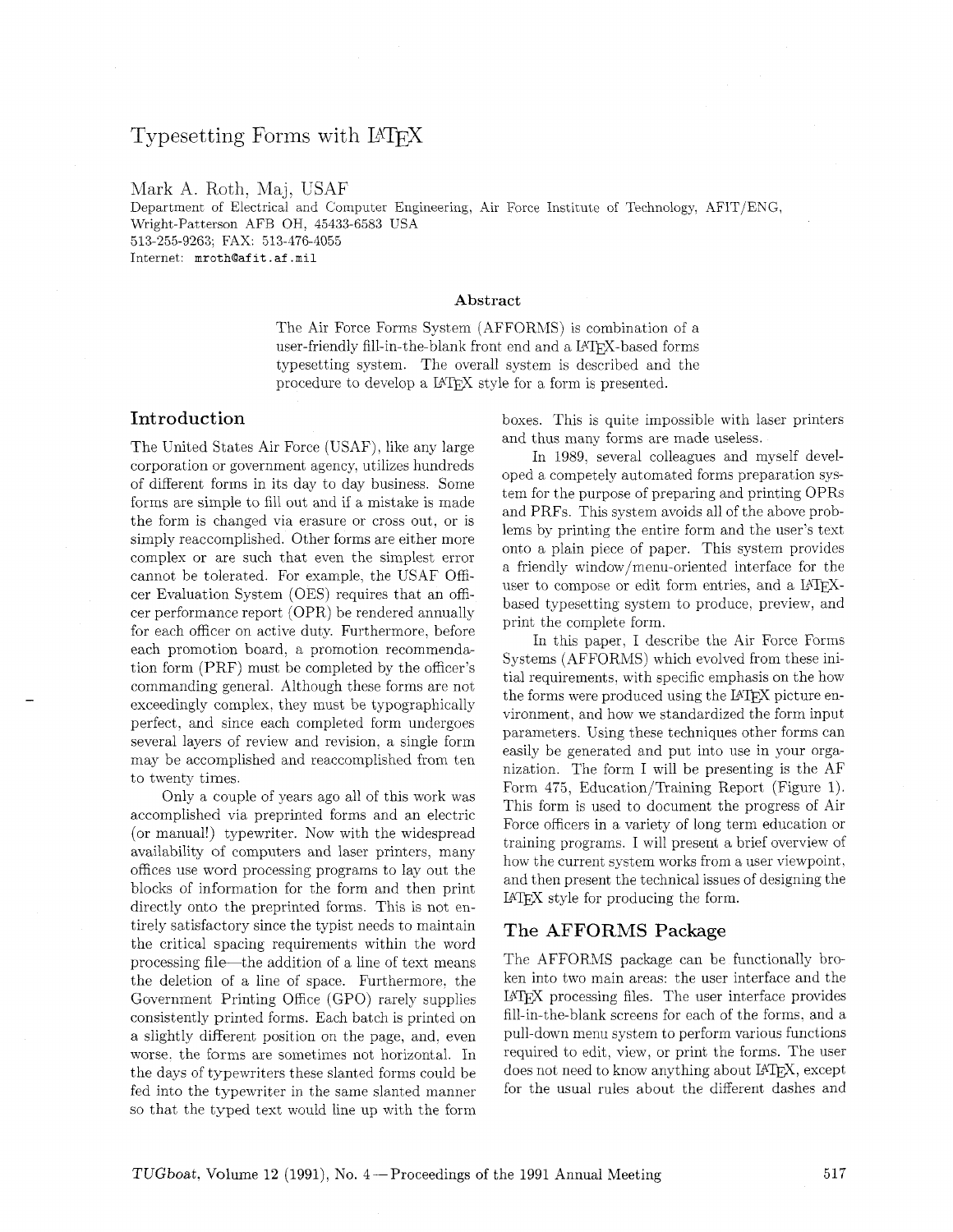

Figure 1: Computer generated AF Form 475.

how to get the quote symbols right. Special symbols and actions like dollar signs. percent signs and superscripts and subscripts are automatically captured by the software and translated to the proper codes when the LAT<sub>F</sub>X input file is prepared. Special keys are used to indicate that bullets, sub-bullets, or sub-sub-bullets are required. Some forms use a visual meter to indicate, for large text blocks, approximately how much actual space LAT<sub>EX</sub> will need to typeset the input. Figure 2 shows some sample screens from the interface.

The Vitamin C graphics/window library of C functions was used to write the user interface. This turned out to be a fortuitous decision as versions of the Vitamin C package are available for many systems including MSDOS. UNIX. and VMS based computers. We were thus able to port our software to many different architectures, although it is primarily used on MSDOS machines. Any implementation of TFX can be used to run the software. On the MSDOS computers, we used public domain software including SBTFX, DVIVGA and DVIEW screen previewers, and Nelson Beebe's printer driver family. Each interface contains about 1500 lines of C code. most of which is duplicated in each interface. Once



a. Entry screen for the AF Form 475, with EDIT menu selected.



b. Adding text for the Identification block of the AF Form 475.



c. Entering text using bullets in the Job Description block of an OPR.

Figure **2:** Samples screens from the AF Form 475 and OPR user interface.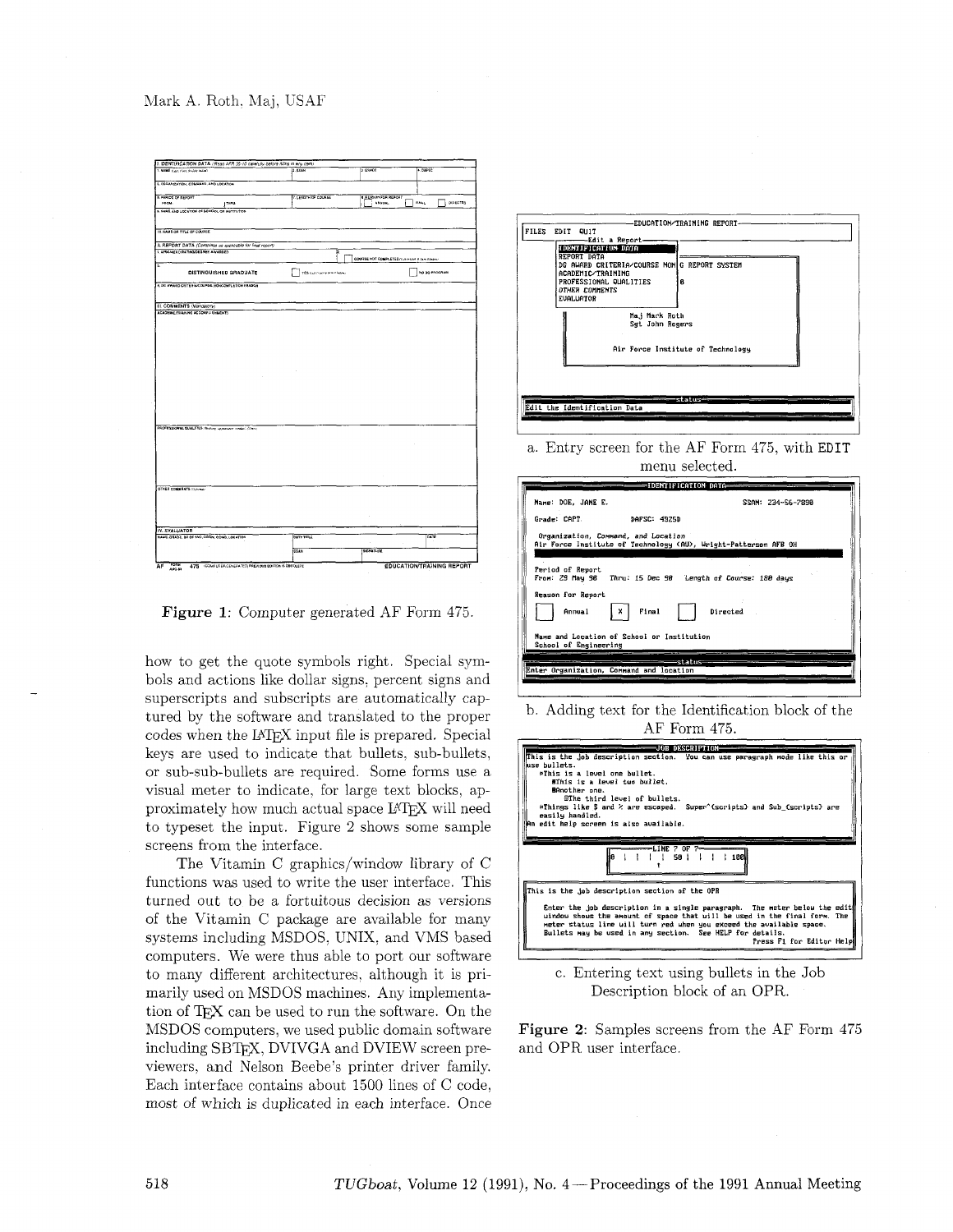a developer is familiar with the system it takes only 5-10 days to create and debug a new interface.

The AFFORMS package can currently typeset  $eight<sup>1</sup>$  forms which have been approved by the Secretary of the Air Force for use by Air Force agencies, and the Education/Training Report described in this paper which has been submitted for approval.

## Creating a Form in IATFX

Designing a form style with LATFX is relatively straightforward. Most forms can be done with simple application of **picture** environment commands. Slanted lines that do not conform to the available slopes of the **line** fonts that are available require a more sophisticated package to be added such as the **epic** macros. In our applications slanted lines were only needed to "check" boxes. In forms where it was permitted to allow the computer to check the form, square boxes avoided the slanted line problem. Let me take you through the development of the AF Form 475 style (hereafter referred to as the 475).

Analyze the Fields. Each box of the form which can be filled in needs to be identified and given a macro name. In addition fields which can be checked need a macro flag to indicate whether or not the field should be checked.

First, I created default internal names for each of the entries. I used the name of field with the second character an @ to avoid conflicts with user defined macros. Some of the text fields for the 475 are:

```
% Defaults for entries 
\def\NQMEC) %student name 
\def \S@ANCl %student ssan 
\def \G@ADEC} %student rank/grade 
\def\D@FSCC} %student duty specialty code 
\def\O@GANIZATIONONE{) %Ist line of org 
\def\OQGANIZATIONTWO{} %2nd line of org 
etc.
```
The REASON FOR REPORT block on the 475 is a set of three boxes, one of which is checked. The macro \R@ASONFLAG will be compared to one of three constant value macros and depending on which one is matched the appropriate box will be checked.

```
\def\RQASONFLAGC} %will have one of the 
\def\AQNUAL(ANNUAL) % following values 
\def\F@NAL{FINAL}
\def\DaRECTED(DIRECTED)
```
Each of the fields then has a macro which will receive the user's input for the field. Alternate names can be specified (e.g., ssn and ssan in the following) although this is not really necessary in our

<sup>1</sup> OPRs, EPRs, Travel Orders, and Staff Summary Sheets

system, as the user interface generates the  $IATFX$ input file. The system can be used without the user interface so this capability could be useful. We compare each user macro with an empty field, in case non-empty defaults are desired for the entries. Then. if a field is not specified or is specified by the user but with a blank entry, then the default is used. Since all users of our system go through the user interface, all of defaults are blank.

```
\def\@eC} % empty field for comparison 
\def\name#l{\ifx\Qe#l\else\def\NQME{#l}\fi} 
\def\ssn#l{\ifx\@e#l\else\def\S@AN~#l)\fi} 
\def\ssan#1{\ifx\@e#1\else\def\S@AN{#1}\fi}
\def\grade#1{\ifx\@e#1\else\def\G@ADE{#1}\fi}
\def\dafsc#l{\ifx\@e#l\else\def\DQFSC{#l)\fi} 
\def\organizationone#l(
```
**\ifx\Qe#l\else\def\O@GANIZATIONONE{#l)\fi} \def\organizationtwo#l{** 

**\ifx\Qe#l\else\def\O@GANIZATIONTWO{#l}\fi} \def\reasonflag#l{** 

**\ifx\@e#l\else\def\R@ASONFLAG{#l}\fi} etc.** 

Determine Fonts. The next decision was to identify what fonts were required. We use 12pt roman2 (cmr12) for all text unless a smaller font is required to let the required text fit in the field. The closest computer modern font is used to match the actual form text. Usually, the forms use sans serif and bold and italic sans serif fonts. I always list all fonts directly used in the style even if some are preloaded, so that a maintenance programmer knows what the font macros mean. For the 475 the fonts are:

```
%commented fonts are preloaded
```

| %\font\tenrm=cmr10              | %10pt roman     |
|---------------------------------|-----------------|
| \font\elhrm=cmr10 scaled1150    | %11.5pt roman   |
| %\font\twlrm=cmr12              | %12pt roman     |
| \font\sixsf=cmss8 scaled750     | %6pt sans serif |
| \font\sixsfb=cmssbx10 scaled600 | %6pt bold ss    |
| \font\egtsfb=cmssbx10 scaled800 | %8pt bold ss    |
| \font\ninsfb=cmssbx10 scaled900 | %9pt bold ss    |
| "\font\tensfb=cmssbx10"         | %10pt bold ss   |
| \font\egtsfi=cmssi8             | %8pt ss italic  |
| \font\ninsl=cmsl9               | %9pt slant      |
| \font\sixit=cmti8 scaled750     | %6pt italic     |
| %\font\egtit=cmti8              | %8pt italic     |

We also preload the standard 12, 10, and 8pt fonts for typesetting text and math in a paragraph.

It would be better if we had fonts created at the design size rather than scaled, but usually it doesn't make much difference since we can control the exact placement of individual words and letters, if necessary, in the **picture** environment.

 $2$  To be totally honest, I used PostScript fonts for the form examples shown in this document so I could get better reductions.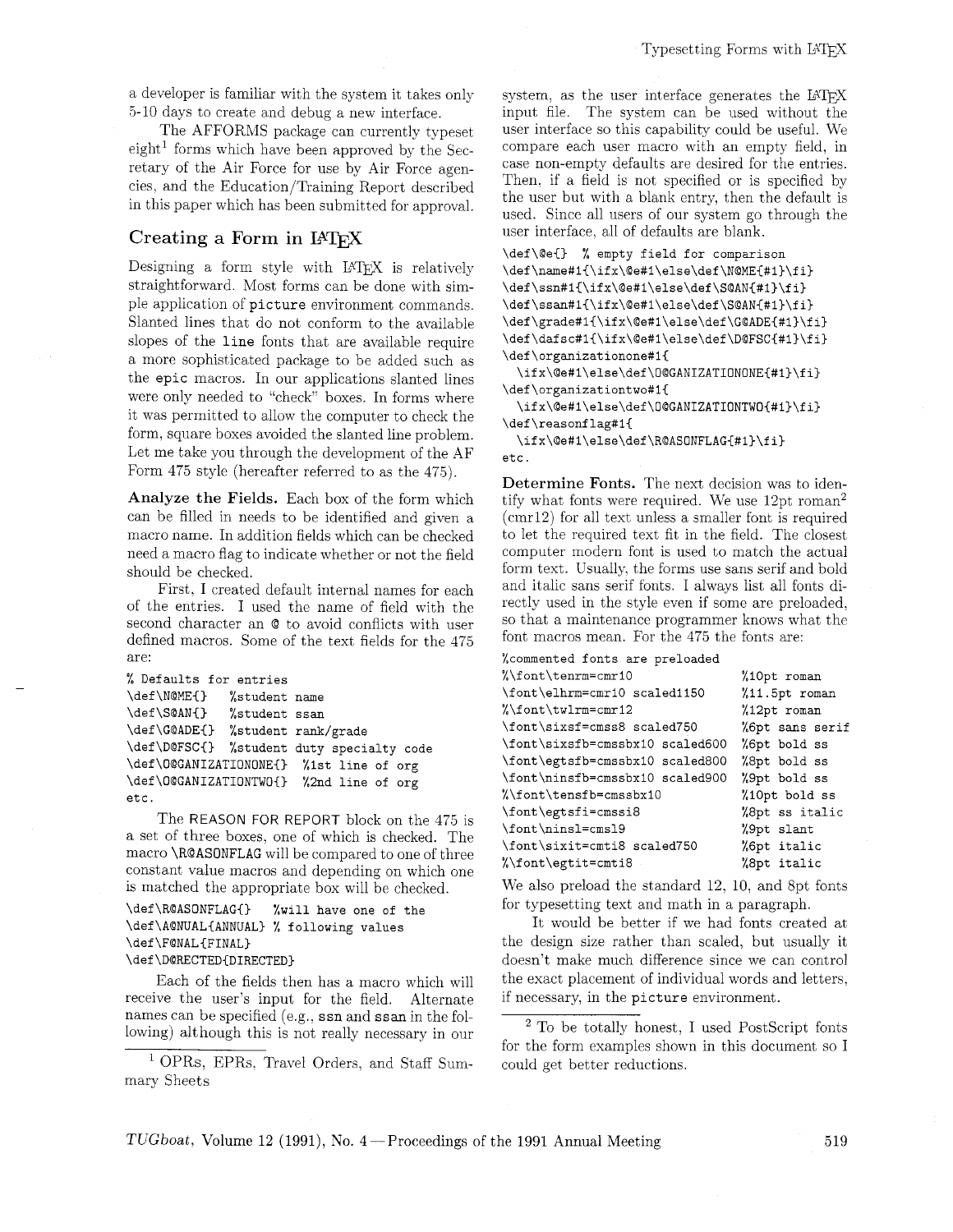**Layout of the Form.** The picture environment is used to layout the form. Here is where a ruler and little patience pays off. Most boxes and line separations on a form are usually of a standard size, so once you measure a few distances, simple addition gets you the others. We usually like to do our measurements from the top down and left to right, so we set the lower left corner coordinates of the picture to (0, -2); where *z* is the height of the form. Then for each measurement  $(x, y)$  from the top left, the appropriate  $\put$  command is  $\put$   $(x, -y)$  {...}. We used Icm as the unit length. Here is the first part of the commands to typeset the 475 form:

\newcommand{\front}{

\clearpage

**\begin(picture)(20.1,25.1)(0,-25.1)** 

% second pair is the low. left corner coord. \linethickness{.06cm}

**\put(O,-25.1)(\framebox(20.1,25.1))%outer** frame \linethickness{.03cm}

\put(O.l,-.25)(\egtsfb I. IDENTIFICATION DATA \egtsfi (Read AFR 36-10 carefully before

```
filling in any item))
```
\put(0,-.40){\line(1,0){20.10}} %top of box I \put(O.l,-0.65){\sixsfb 1. NAME\ \sixit

```
(Last, First, Middle Initial))
```
\put(8.60,-.40){\line(0,-1){.84}} %vert line

```
\put(8.65,-0.65)(\sixsfb 2. SSAN)
```
 $\put(12.90,-.40){\line(0,-1){.84}}$ **\put(12.95,-0.65){\sixsfb** 3. GRADE)

 $\put(16.45,-.40){\line(0,-1){1.68}}$ 

```
\put(16.50,-0.65){\sixsfb 4. DAFSC)
```
\put(0,-1.25){\line(1,0){20.10}} %bot of box I \put(O.l,-1.50)(\sixsfb 5. ORGANIZATION,

COMMAND, AND LOCATION)

etc.

\end(picture)

```
) %end definition of front
```
Next, within the above picture environment, the user input text entries are positioned at the appropriate places within the form. This is better done after a new blank form is printed, since the computer modern fonts used for the form text usually take up less room than the text on the original form. A \parbox is used to set paragraphs, using \centering to center items as appropriate. We encountered a couple of interesting problems in trying to fit entries into the blocks. The first problem was a size constraint. Since we didn't want the user to have to specify a size function to put in the text, we had $\infty$  automatically determine which size font to print certain critical items. Also, some entries could be entered as a single line of text, or multiple lines. The following code shows how we handled a two versus one line-organization field with multiple sizes for the 475 form:

\ifx\O@GANIZATIONTWO\@e %then **1** line org \newbox\org

\setbox\org=\hbox{\twlrm\O@GANIZATIONONE}

\ifdim\wd\org>l9.9cm %then too big at 12pt **\setbox\org=\hbox~\elhrm\O@GANIZATIONONEl**  \ifdim\wd\org>19.9cm

%then too big at 11.5pt set at 10pt **\put(0.17,-1.95){\tenrm\O@GANIZATIONONE)**  \else %OK at 11.5pt

**\put(0.17,-1.95)(\elhrm\O@GANIZATIONONE)**   $\eta$ 

\else %OK at 12pt

\put(O.l7,-1.95)(\twlrm\O@GANIZATIONONE)  $\chi$ fi

\else %two lines output at 12pt

```
\put(5.4,-l.6O){\twlrm\O@GANIZATIONONE) 
\put(0.17,-2.00)\{\t{twlrm\O}_{\tt{TATIONTWD}}\}
```
 $\chi$  i

By using a box, we can test the width of the entered text at various sizes and choose the maximum size that allows the entries to fit.

An example of checking boxes is shown below:

```
\ifx\R@ASONFLAG\AONUAL %check the ANNUAL box 
  \put(13.15,-2.85){\1ine(l,1)(.42))
```
\put(13.15,-2.43){\line(1,-1){.42}}

**\else\ifx\R@ASONFLAG\F@NAL** %check FINAL box \put (15.72, -2.85) {\line (1,1) {.42}}

\put(15.72,-2.43){\1ine(l,-1)(.42))

**\else\ifx\R@ASONFLAG\D@RECTED** %check DIRECTED \put(17.78,-2.85){\line(1,1){.42}}

```
\put(17.78,-2.43)(\1ine(l,-l)(.d2)3
```
 $\ifmmode\big\langle\ifmmode\begin{array}{c}1\else\textbf{\textit{}}\fi\fi\fi\fi\fi\fi$ 

The last typesetting problem we had was in the evaluators duty title block. The duty title needs to be centered in this block. When a two line duty title is used, it is possible that the first line, if centered, will overlap with the form text. However, if the first line is shifted right to avoid this overlap, then it looks strange if the second line is not shifted correspondingly. Of course, we can't shift the second line so far that it doesn't stay within the block. Thus some interesting calculations are needed to make this block format aesthetically. The code for this is shown next:

```
\ifx\E@ALUATORDUTYONE\Qe\else
```
**\ifx\E@ALUATORDUTYTWO\@e%** then 1 line dutytitle \put (8.5, -24.00) {\makebox [8.35cm]

```
(\centering\twlrm\EOALUATORDUTYONE))
```
\else% two line dutytitle

\put (8.5, -24.15) {\parbox [b] {8.35cm} { \twlrm\twlbase

%tighten up the baselines a little

\addtolength{\baselineskip}{-.12cm} **\newbox\dutyone\newbox\dutytwo\newbox\duty** 

**\setbox\dutyone=\hbox(\E@ALUATORDUTYONE~** 

\setbox\dutytwo=\hbox(\EQALUATORDUTYTWO~

\setbox\duty=\vboxC

\hbox to 8.20cm

(\hfill\E@ALUATORDUTYONE\hfill) \parskip=Opt\par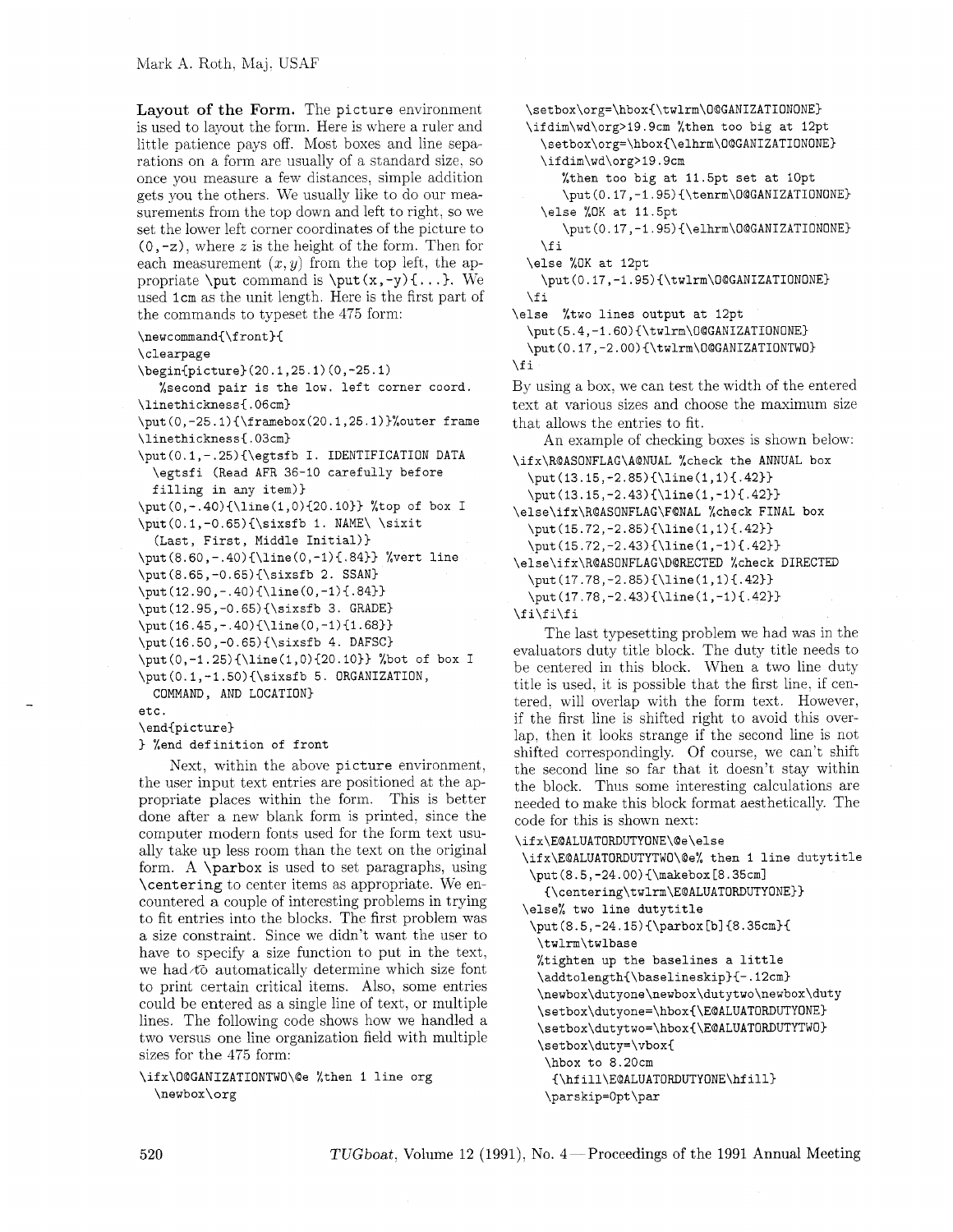```
\hbox to 8.2cm
    {\hfill\E@ALUATORDUTYTWO\hfill}
   .f 
   \ifdim\wd\dutyone>5.2cm %5.2=8.2-1.5*2 
    %then first line of duty to big to center 
    %figure out how much whole thing needs to 
    %be moved over to avoid conflict with 
    %DUTY TITLE on form 
    \newdimen\dutyin \dutyin=\wd\dutyone 
     \advance\dutyin by -8.20cm 
     \divide\dutyin by2 \advance\dutyin byl.5cm 
     \ifdim\wd\dutyone<\wd\dutytwo 
      %then see if 2nd line will overflow right 
       \newdimen\dutyline \dutyline=\wd\dutytwo 
       \advance\dutyline by\dutyin 
       \ifdim\dutyline>8.20cm 
        %then split lines,right justify 2nd line 
         \hspace*~1.5cm)\box\dutyone\newline 
         \hbox to 8.20cm(\hfill\box\dutytwo) 
       \else%center both lines of duty title 
        %left justifying first line 
         \hspace*(\dutyin)\box\duty 
       \chifi
      \else 
       %indent to spot right after DUTY TITLE 
       \hspace*(\dutyin)\box\duty 
      \chifi
   \else% center duty title for both lines 
    \box\duty 
   \f i \vskip-\lastskip)) 
\f i 
\fi
```
## **The IATFX Input**

The LAT<sub>F</sub>X input file simply consists of the definition of each of fields followed by the \front command. To get a blank form the commands are:

```
\documentstyle{af475}
\begin{document}
\front
\end{document}
```
Figure 1 showed an example of this. The input for a filled in form. automatically generated by our user interface. looks like the following:

```
\documentstyle{af475) 
\begin{document) 
\name{DOE, JANE E.} \ssan{234-56-7890}
\gradeCCAPT) \dafsc(4925) 
\organizationone(Air Force Institute of 
Technology (AU) , Wright-Patterson AFB OH} 
\organizationtwo() 
\from(29 May 90) \thru(15 Dec 90) 
\length{180 days} \reasonflag{FINAL}
\schoolone{School of Engineering) 
\schooltwo{Wright-Patterson AFB OH) 
\course(Graduate, Computer Systems) 
\awarded{Master of Science}
```

| 1. HAME (Com. Finn. Minds Patrick)                                                                                                                                                                                                                                                                                                                                                                                                                                          | 2.58AN                        | 1.08ADE                                           | 10000                   |
|-----------------------------------------------------------------------------------------------------------------------------------------------------------------------------------------------------------------------------------------------------------------------------------------------------------------------------------------------------------------------------------------------------------------------------------------------------------------------------|-------------------------------|---------------------------------------------------|-------------------------|
| DOE. JANE E.                                                                                                                                                                                                                                                                                                                                                                                                                                                                | 234-56-7890                   | CAPT                                              | 4925                    |
| 5. ORGANIZATION, COMMAND, AND LOCATION.                                                                                                                                                                                                                                                                                                                                                                                                                                     |                               |                                                   |                         |
| Air Force Institute of Technology (AU), Wright-Patterson AFB OH                                                                                                                                                                                                                                                                                                                                                                                                             |                               |                                                   |                         |
| 4. PERIOD OF REPORT<br>FROM:<br>[THRU:                                                                                                                                                                                                                                                                                                                                                                                                                                      | 7. LENGTH OF COURSE           | REASON FOR REPORT<br>M<br>ANNUAL                  | DIRECTED<br><b>POIL</b> |
| 29 May 90<br>15 Dec 90<br><b>6. NAME AND LOCATION OF SCHOOL OR WISTITUTION</b>                                                                                                                                                                                                                                                                                                                                                                                              | 180 days                      |                                                   |                         |
|                                                                                                                                                                                                                                                                                                                                                                                                                                                                             |                               |                                                   |                         |
| School of Engineering<br>Wright-Patterson AFB OH                                                                                                                                                                                                                                                                                                                                                                                                                            |                               |                                                   |                         |
| 10. HAME OR TITLE OF COURSE                                                                                                                                                                                                                                                                                                                                                                                                                                                 |                               |                                                   |                         |
| Graduate, Computer Systems                                                                                                                                                                                                                                                                                                                                                                                                                                                  |                               |                                                   |                         |
| IL REPORT DATA (Complete as applicable for final report)                                                                                                                                                                                                                                                                                                                                                                                                                    |                               |                                                   |                         |
| 1. AFSCIASHO RATIVOORGREE AWARDED                                                                                                                                                                                                                                                                                                                                                                                                                                           |                               |                                                   |                         |
| Master of Science                                                                                                                                                                                                                                                                                                                                                                                                                                                           |                               | COURSE NOT COUPLETED (f/m heave in fair # before) |                         |
| Ŧ                                                                                                                                                                                                                                                                                                                                                                                                                                                                           |                               |                                                   |                         |
| DISTINGUISHED GRADUATE                                                                                                                                                                                                                                                                                                                                                                                                                                                      | YES dark course from the time |                                                   | NO DO PROGRAM           |
|                                                                                                                                                                                                                                                                                                                                                                                                                                                                             |                               |                                                   |                         |
| 4 DO AWARD CRITERIA COURSE NONCOMPLETION REASON                                                                                                                                                                                                                                                                                                                                                                                                                             |                               |                                                   |                         |
| Top 10% of class.                                                                                                                                                                                                                                                                                                                                                                                                                                                           |                               |                                                   |                         |
| III. COMMENTS (Mandatory)                                                                                                                                                                                                                                                                                                                                                                                                                                                   |                               |                                                   |                         |
| ACADEMIC/TRAINING ACCOMPLISHMENTS                                                                                                                                                                                                                                                                                                                                                                                                                                           |                               |                                                   |                         |
| the design of a prototype database system to support non-standard applications, such as the storage of pictoral<br>information for engineering designs. This prototype database will afford future database designers the opportunity                                                                                                                                                                                                                                       |                               |                                                   |                         |
| to experiment with the storage and retrieval of non-standard data. In addition to her thesis, Capt Doe wrote<br>two informative articles on the design and implementation of the prototype database for publication in technical<br>database iournals.                                                                                                                                                                                                                      |                               |                                                   |                         |
|                                                                                                                                                                                                                                                                                                                                                                                                                                                                             |                               |                                                   |                         |
|                                                                                                                                                                                                                                                                                                                                                                                                                                                                             |                               |                                                   |                         |
|                                                                                                                                                                                                                                                                                                                                                                                                                                                                             |                               |                                                   |                         |
|                                                                                                                                                                                                                                                                                                                                                                                                                                                                             |                               |                                                   |                         |
| <b>PROFESSIONAL QUALITIES (Nearest environment conduct filmen)</b><br>Capt Doe is a leader in her class. On her own initiative, she organized several study sessions for her classmates.<br>She developed review notes and made up test questions to help tutor others. Her military bearing and appearance<br>are beyond reproach. While a student, she maintained a rigourous fitness program. Capt Doe should be selected for<br>Squadron Officers' School in residence. |                               |                                                   |                         |
| OTHER COMMENTS (ONLINE)<br>Capt Doe is an extremely professional and enthusiastic officer. Her academic excellence and strong moral character<br>earned her an induction into Tau Beta Pi, an engineering honor society. She was a member of the AFIT choir and                                                                                                                                                                                                             |                               |                                                   |                         |
| led a children's program at her church.                                                                                                                                                                                                                                                                                                                                                                                                                                     |                               |                                                   |                         |
|                                                                                                                                                                                                                                                                                                                                                                                                                                                                             |                               |                                                   |                         |
|                                                                                                                                                                                                                                                                                                                                                                                                                                                                             | <b>DUTY TITLE</b>             | Associate Dean                                    | OATE                    |
| IV. EVALUATOR<br>HANE, GRADE, BR OF SVC, ORGN, COND, LOCATION<br>RONALD F. TUTTLE, LT COL. USAF                                                                                                                                                                                                                                                                                                                                                                             |                               | School of Engineering                             | 16 Dec 90               |
| Air Force Institute of Technology (AU)<br>Wright-Patterson AFB OH                                                                                                                                                                                                                                                                                                                                                                                                           | 8848<br>123-45-6789           | <b>SIGNATURE</b>                                  |                         |

Figure **3:** Computer generated AF Form 475 with entries.

```
\notcompflag() \distgradflag(YES) 
\dgnoncomp(Top lo\% of class. 
\accomplishments{
Capt Doe has achieved excellence ... }
\qualities( 
Capt Doe is a leader ... 1 
\comments( 
Capt Doe is an extremely ... }
\evaluatorsigone{RONALD F. TUTTLE, LT COL, 
USAF) 
\evaluatorsigtwo{Air Force Institute of
Technology (AU)) 
\evaluatorsigthree(Wright-Patterson AFB OH) 
\evaluatorsigfour~) 
\evaluatordutyone(Associate Dean) 
\evaluatordutytwo(School of Engineering) 
\date(16 Dec 903 
\evaluatorssan~123-45-6789) 
\front 
\end(document)
```
This completed form is shown in Figure 3.

### **Problems Along the Way**

Our initial hurdle was political in nature. Getting Air Force approval for using this system was a long